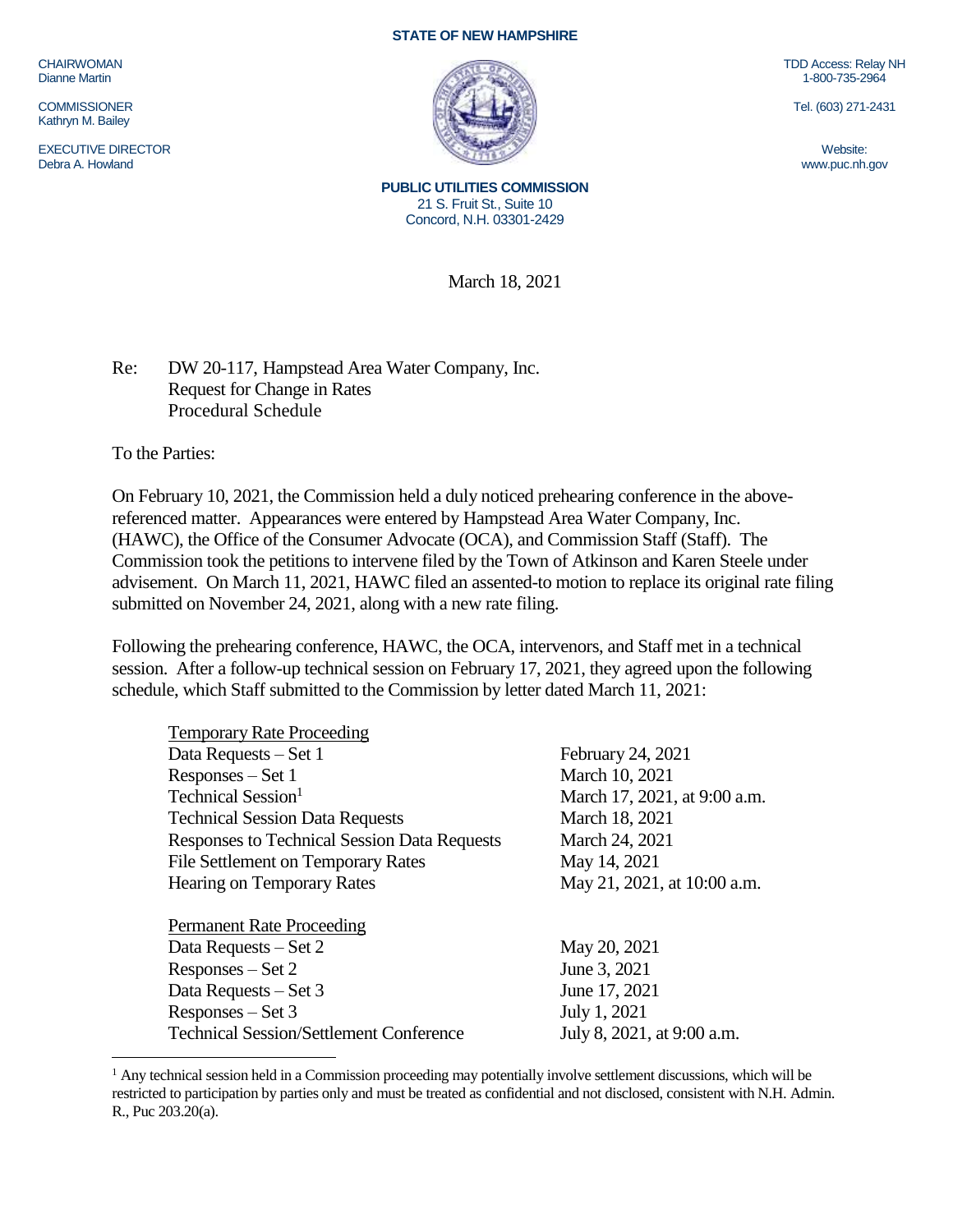| <b>Technical Session Data Requests</b>              | July 9, 2021                       |
|-----------------------------------------------------|------------------------------------|
| <b>Responses to Technical Session Data Requests</b> | July 15, 2021                      |
| Data Requests – Set 4                               | July 29, 2021                      |
| $Responses - Set 4$                                 | August 12, 2021                    |
| Data Requests - Set 5                               | <b>August 26, 2021</b>             |
| Responses – Set 5                                   | September 9, 2021                  |
| Technical Session/Settlement Conference/            |                                    |
| <b>Cost of Service Discussion</b>                   | September 23, 2021, at 9:00 a.m.   |
| <b>Technical Session Data Requests</b>              | September 24, 2021                 |
| <b>Responses to Technical Session Data Requests</b> | September 30, 2021                 |
|                                                     |                                    |
| <b>Settlement Track</b>                             |                                    |
| File Settlement on Permanent Rates                  | December 9, 2021                   |
| Hearing on Permanent Rate Settlement                | December 16, 2021, at 10:00 a.m.   |
|                                                     |                                    |
| <b>Litigation Track</b>                             |                                    |
| <b>Staff and Intervenor Testimony</b>               | November 18, 2021                  |
| Data Requests – Staff and Intervenor Testimony      | December 2, 2021                   |
| Responses – Staff and Intervenor Testimony          | December 16, 2021                  |
| <b>Technical Session/Settlement Conference</b>      | January 6, 2022, at 9:00 a.m.      |
| File Settlement or Rebuttal Testimony               | February 3, 2022                   |
| <b>Hearing on Permanent Rates</b>                   | February 9-10, 2022, at 10:00 a.m. |

The Commission has granted HAWC's assented-to motion to replace its rate filing, which has been replaced by HAWC's March 11, 2021 rate filing. The Commission notes that the replacement filing is mostly cosmetic and does not contain new or different proposed tariffs from its original November 24, 2020 filing. As such, the18-month suspension period, set by Order No. 26,437 (December 18, 2020), remains.

Further, the Commission has determined that the proposed schedule is in the public interest and, therefore, has approved it. For administrative efficiency, the Commission has elected to issue this secretarial letter as its prehearing order.

Sincerely,

Den A. Howland

Debra A. Howland Executive Director

cc: Service List (Electronically) Docket File